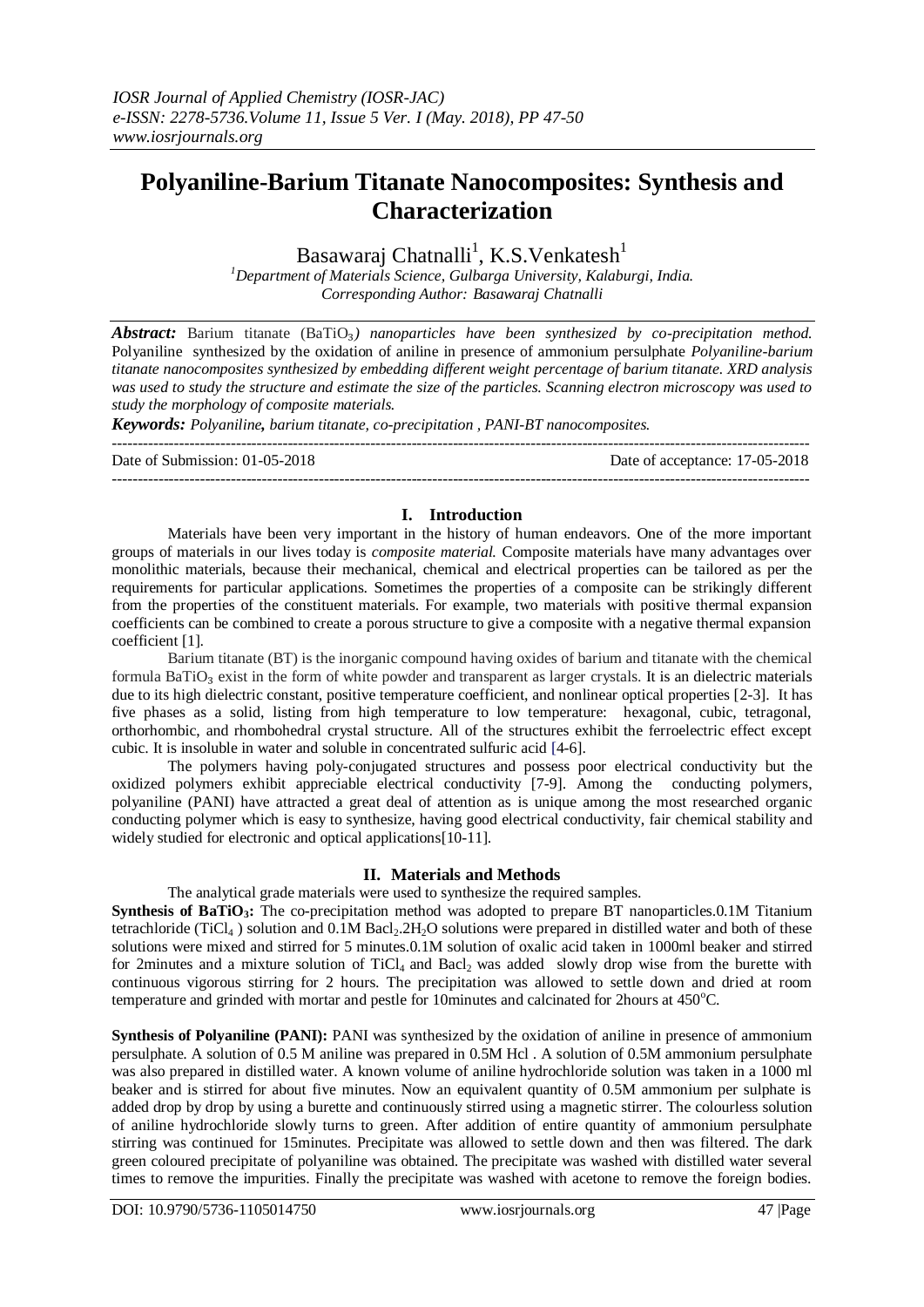Now the precipitate was allowed to dry completely on its own at room temperature. The dried material was grinded to fine powder using mortar and pestle for about 20 minutes [12] and stored for further process.

**Synthesis of PANI-** BT **Nanocomposites:** PANI-BT composites were synthesized by adding known wt% of BaTiO3 powder to the polymerization reaction .0.5M of aniline  $(C<sub>6</sub>H<sub>5</sub>NH<sub>2</sub>)$  solution dissolved in 0.5M Hcl and stirred for 5 minutes and 0.5 g (5wt %) of BaTiO<sub>3</sub> nanoparticles was added and stirred with magnetic stirrer for about 15 minutes then ammonium persulphate  $\{(\text{NH}_4)_2\text{S}_2\text{O}_8\}$  was added drop by drop. Even after complete addition of ammonium persulphate, stirring was continued for another 30 minutes and allowed the precipitate for about 30-40 minutes to settle down. Now precipitate was filtered and washed with distilled water several times to remove the impurities. Finally washed with acetone and precipitate was dried on its own at room temperature and was grinded for 15 minutes with mortar and pestle. Now the resultant sample is the PANI- BT nanocomposite with 5wt% BT.

In the same manner, PANI- BT nanocomposites with  $10wt$ %, 15 wt%, and  $20wt$ % of BT were synthesized. The prepared PANI- $BT_3$  nanocomposites were characterized by XRD and SEM.

#### **III. Results and Discussion**

The XRD patterns of pure PANI and BT nanoparticles are shown in Figure-1 and 2 respectively. The XRD pattern of pure PANI shows three broad peaks at  $2\theta$  values  $10.5^\circ$ ,  $20.5^\circ$  and  $25.5^\circ$  and indicates its semicrystalline structure nature. The XRD pattern of BT reveals crystalline structure of the sample formation of tetragonal phase of BaTiO3, which is approved by the appearance of X-ray reflections at  $2\theta$  values 22.152°, 31.528°, 38.889°, 45.273°, 50.855°, 56.235°, 65.797°,70.586°,74.96° and 79.153° (JCPDS 05-0626). The average crystallite size of the BTnano crystals is estimated to about *20.766 nm* by Scherrer's formula.



The X-ray diffraction patterns of BT and PANI-BT nanocomposites are shown in Figure-3.The long peak of BT XRD pattern at 31.47° can be seen in all prepared PANI-BT composites which reveals that BT retained its structure even though dispersed in PANI during polymerization reaction. The interaction between PANI and BT results in gradual disappearance of broad peaks of PANI with increase in wt% of BT. This result reveals the formation of PANI-BT nanocomposites and the estimated particle sizes are as in the following table.

| <b>PANI-BT COMPOSITES With</b> | <b>Particle size</b> |
|--------------------------------|----------------------|
| $5wt\%$ of BT                  | 39.35 <sub>nm</sub>  |
| $10wt\%$ of BT                 | 22.99nm              |
| $15wt\%$ of BT                 | 17.74nm              |
| $20wt\%$ of BT                 | 17.36nm              |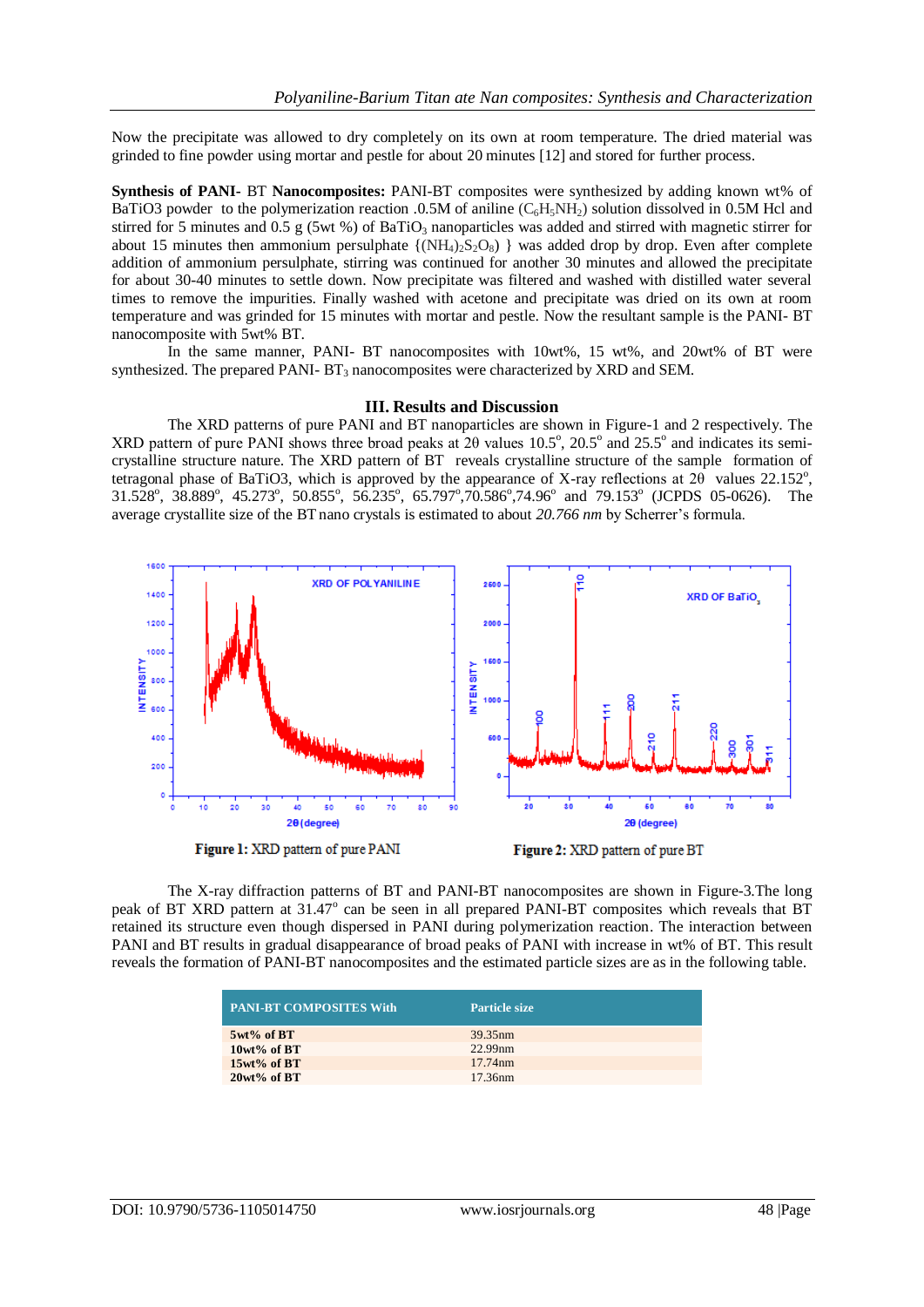

The SEM images of PANI, BT and PANI-BT nanocomposites were obtained to analyze their surface morphology. The SEM photographs of (a) PANI (b) BT and (c-d) PANI-BT composites of magnification 20kx are presented in figure-4. Figure- 4(a) shows SEM image of PANI indicates micro-porous structure.Figure-4(b) is the SEM image of BT indicates the existence of its crystalline structure The Figures-4(c),(d), (e) and (f) are the are the respective SEM images of 5 wt % , 10 wt % , 15 wt % and 20 wt % PANI-BT nanocomposites. The increase in wt% of BT results in increase of the crystallinity of composite materials. The wide dispersion of filler particles (BT) in the matrix (PANI), confirms the formation of nanocomposite.



DOI: 10.9790/5736-1105014750 www.iosrjournals.org 49 |Page